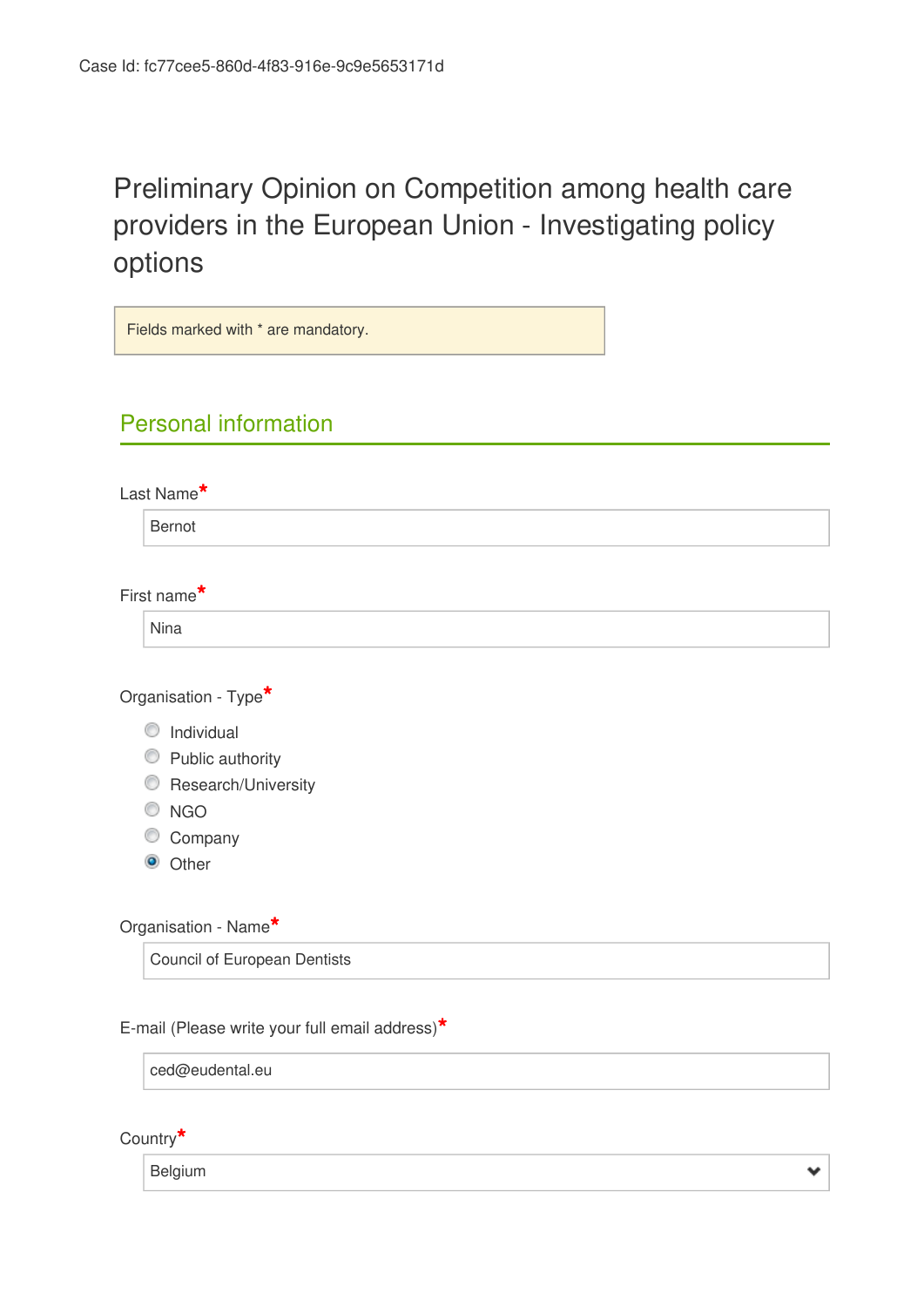# Chapter/section

If you have comments on different chapters/sections, please select the chapter/section, indicate the paragraph number, add your comment, and submit your comments separately. Please also upload the scientific papers you consider relevant for that chapter/section. Repeat this operation for each chapter/section you would like to comment on. After sending a comment, it will be indicated if it has been sent successfully and you will be able to enter your next comment.

Ÿ

#### **Table of contents**

Please browse the following table of content

OPINION

Please indicate the paragraph numbers of the text on which you comment, if appropriate.

*2,500 character(s) maximum*

The CED strongly welcomes this preliminary opinion as it correctly captures the challenges and difficulties of introducing competition in the healthcare sector, while demonstrating that this sector needs to be treated in a manner that takes into account its specificities.

The CED hopes that the impontant conclusions addressed therein are taken into consideration by Member States and EU institutions when drafting and proposing any regulation which might affect heathcare professionals and healthcare systems.

The CED asks for this preliminary opinion to be widely distributed and publicised in particularly among the services of the European Commission which are carrying out the mutual evaluation and transparency exercise under Article 59 (transparency) of the Professional Qualifications Directive (2013/55/EU amending Directive 2005/36/EC). This exercise aims at reviewing national legal frameworks governing the access to regulated professions including the healthcare sector. For European dentists, current national regulations are a necessary guarantee for maintaining high levels of patient safety and quality, and any change would undermine the high standards of delivery of healthcare and dental education, jeopardizing patient safety.

Please upload your file (max. 1 Mo per file)

## Privacy statement